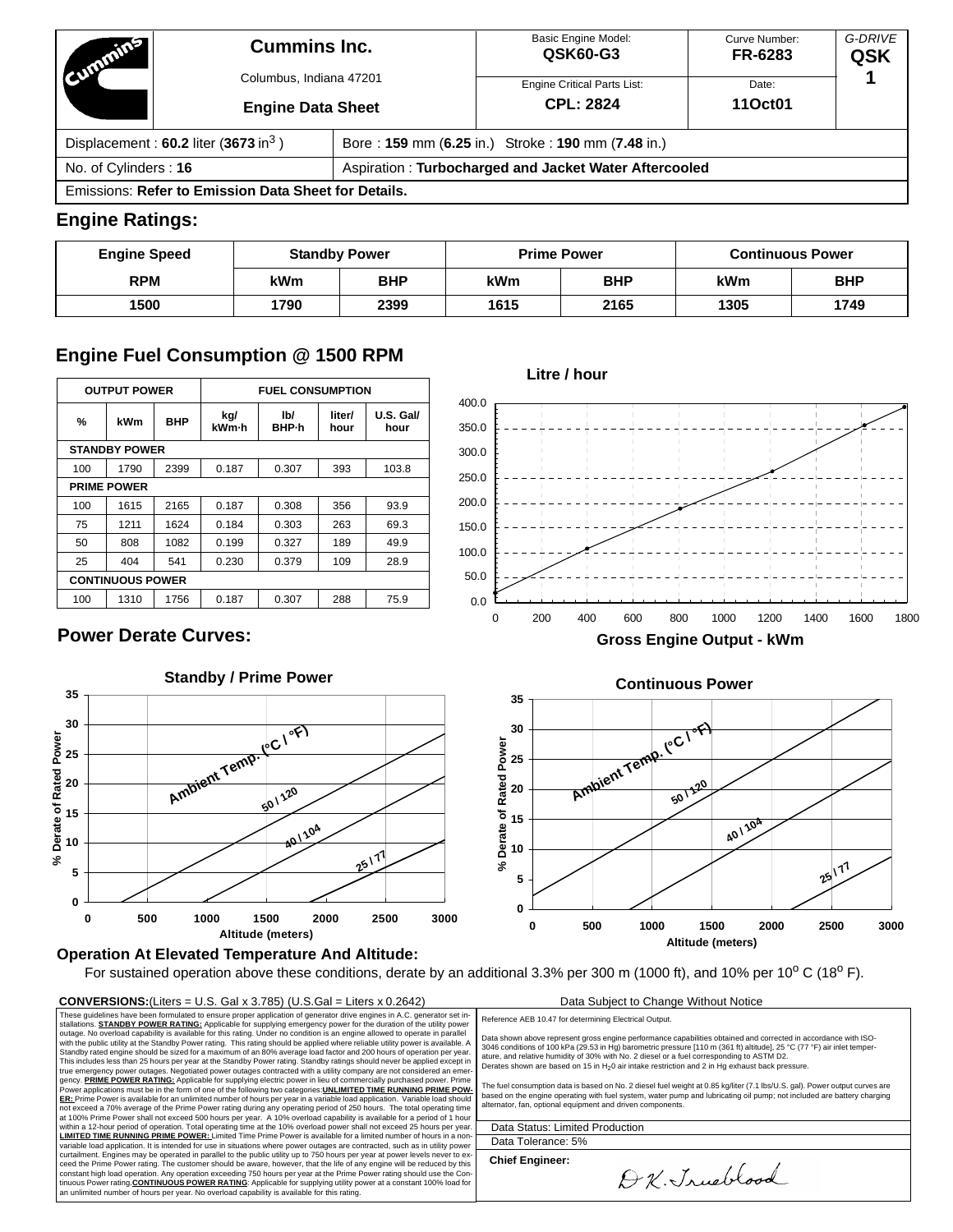# **Cummins Inc. Engine Data Sheet**

|                                                                                              |                                           |                                   | DATA SHEET: DS-6283-LP               |
|----------------------------------------------------------------------------------------------|-------------------------------------------|-----------------------------------|--------------------------------------|
| <b>ENGINE MODEL: QSK60-G3</b>                                                                | <b>CONFIGURATION NUMBER : D593002GX03</b> | <b>PERFORMANCE CURVE: FR-6283</b> | <b>DATE: 110ct01</b>                 |
| <b>INSTALLATION DIAGRAM</b>                                                                  | <b>CPL NUMBER</b>                         |                                   |                                      |
| • Fan to Flywheel<br>: 3170381                                                               | • Engine Critical Parts List              | : 2824                            |                                      |
| <b>GENERAL ENGINE DATA</b>                                                                   |                                           |                                   |                                      |
|                                                                                              |                                           |                                   | 4-Cycle; 60° Vee; 16-Cylinder Diesel |
|                                                                                              |                                           |                                   | Turbocharged and Low Temperature     |
|                                                                                              |                                           | 159 x 190 (6.25 x 7.48)           | Aftercooled (2 Pump / 2 Loop)        |
|                                                                                              |                                           | 60.2 (3673)                       |                                      |
|                                                                                              |                                           | 14.5:1                            |                                      |
| Dry Weight                                                                                   |                                           |                                   |                                      |
| Fan to Flywheel Engine (with SAE 0 Flywheel and Flywheel Housing) - kg (lb)                  |                                           | 7185                              | (15835)                              |
| Wet Weight                                                                                   |                                           |                                   |                                      |
|                                                                                              |                                           | 7540                              | (16620)                              |
| Moment of Inertia of Rotating Components                                                     |                                           |                                   |                                      |
|                                                                                              |                                           | 15.77                             | (375.5)                              |
|                                                                                              |                                           | 26.23                             | (622.4)                              |
|                                                                                              |                                           | 1001                              | (39.4)                               |
|                                                                                              |                                           | 219                               | (8.6)                                |
|                                                                                              |                                           | 1134                              | (2500)                               |
| <b>ENGINE MOUNTING</b>                                                                       |                                           |                                   |                                      |
|                                                                                              |                                           | 10350                             | (7634)                               |
| <b>EXHAUST SYSTEM</b>                                                                        |                                           |                                   |                                      |
|                                                                                              |                                           | 51                                | (2)                                  |
| <b>AIR INDUCTION SYSTEM</b>                                                                  |                                           |                                   |                                      |
| Maximum Intake Air Restriction                                                               |                                           |                                   |                                      |
|                                                                                              |                                           | 6.2                               | (25)                                 |
|                                                                                              |                                           | 3.7                               | (15)                                 |
| <b>COOLING SYSTEM (Separate Circuit Aftercooling Required)</b>                               |                                           |                                   |                                      |
|                                                                                              |                                           | 157                               | (42)                                 |
|                                                                                              |                                           | 34                                | (9)                                  |
|                                                                                              |                                           | 69                                | (10)                                 |
|                                                                                              |                                           | 18.3                              | (60)                                 |
|                                                                                              |                                           | 82 - 93                           | $(180 - 200)$                        |
|                                                                                              |                                           | 46 - 57                           | $(115 - 135)$                        |
| Minimum Pressure Cap (For Cooling Systems with less than 2 m [6 ft] Static Head) - kPa (psi) |                                           | 76                                | (11)                                 |
|                                                                                              |                                           | 104 / 100                         | (220 / 212)                          |
| <b>Aftercooler Circuit Requirements:</b>                                                     |                                           |                                   |                                      |
| Maximum Coolant Friction Head External to Engine                                             | — 1500 rpm — kPa (psi)                    | 35                                | (5)                                  |
|                                                                                              |                                           | 49<br>65                          | (120)<br>(150)                       |
|                                                                                              |                                           |                                   |                                      |
| <b>LUBRICATION SYSTEM</b>                                                                    |                                           |                                   |                                      |
|                                                                                              |                                           | 138                               | (20)                                 |
|                                                                                              |                                           | 345-483<br>121                    | $(50-70)$<br>(250)                   |
|                                                                                              |                                           | 231-261                           | $(61-69)$                            |
|                                                                                              |                                           | 280                               | (74)                                 |
|                                                                                              |                                           |                                   |                                      |